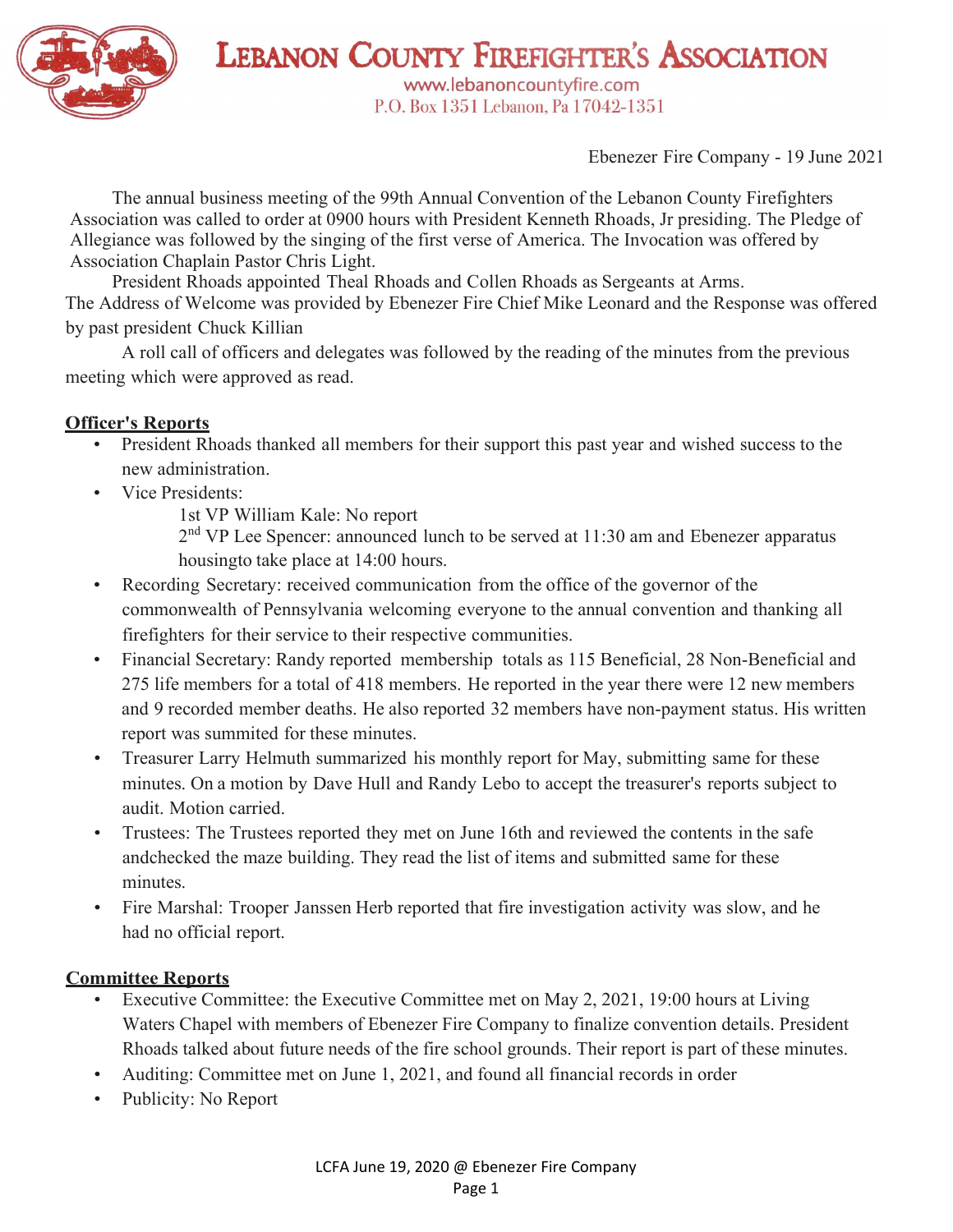

LEBANON COUNTY FIREFIGHTER'S ASSOCIATION www.lebanoncountyfire.com P.O. Box 1351 Lebanon, Pa 17042-1351

- Memorial: The Memorial Committee reported that they were pleased with the service the previous evening.
- Membership: There were six membership applications to consider. For beneficial membership: Ashton Faust, Kai Stoltzfus, Colby Johnson, and Ethan Sites were proposed. For non-beneficial membership: William Testerman and Preston Slee were proposed.
- Entertainment: The Entertainment Committee presented \$135.00 to the treasury from the 50/50 drawing of the day and made 5 prize drawings.
- Chiefs: No report
- Fire Training, Facilities & Equipment: Jay reported that training classes are posted.
- Awards: Chairman David Hull and President Kenneth Rhoads presented the following awards:
	- 1. Eugene Moore Fire Chief of the Year Award, sponsored by Northern Lebanon Fire & Emergency Services was presented to David R. Dugan II of Citizens Fire Company No. 1, Palmyra.
	- 2. The Attendance Award was presented to the Perseverance Fire Company of Jonestown.
	- -
		-
	- 3. Certificate of Valor Commendation were presented to the following:<br>
	Lt. James Bamberger of Citizens Fire Company #1, Palmyra<br>
	Capt. Collin Rhoads of Ebenezer Fire Company, North Lebanon Twp.<br>
	Chief Engineer/FF Joh
	- 4. Frank G. Ceresini, Sr. Distinguished Fire Service Award sponsored by the Chemical Engine & Insurance Patrol Co. #1 was presented to William Yeagley of the Chemical Engine & Insurance Patrol Company #1.
	- 5 Firefighter of the Year Award presented to Truck Captain Noah Simmers of the Ebenezer Fire Company, North Lebanon Twp.
- Nominating: No report

# Special Committee reports

- Smokies: Ceresini/Bachman motion to disband the smokies organization and transfer their funds into the convention fund. Motion carried.
- Website: Keeping website current, posting meeting schedule next week
- Honor Guard: Honor Guard presented the Colors for the Memorial Service
- Lebanon County Dept. of Emergency Services: No Report
- Convention Committee: lunch will be served after the meeting

# Delegate's Reports

- Firemen's Association State of Pennsylvania: Ken Beam & Steve Shenk spoke about upcoming state association convention in Limerick
- · Fire & Emergency Services Institute: No Report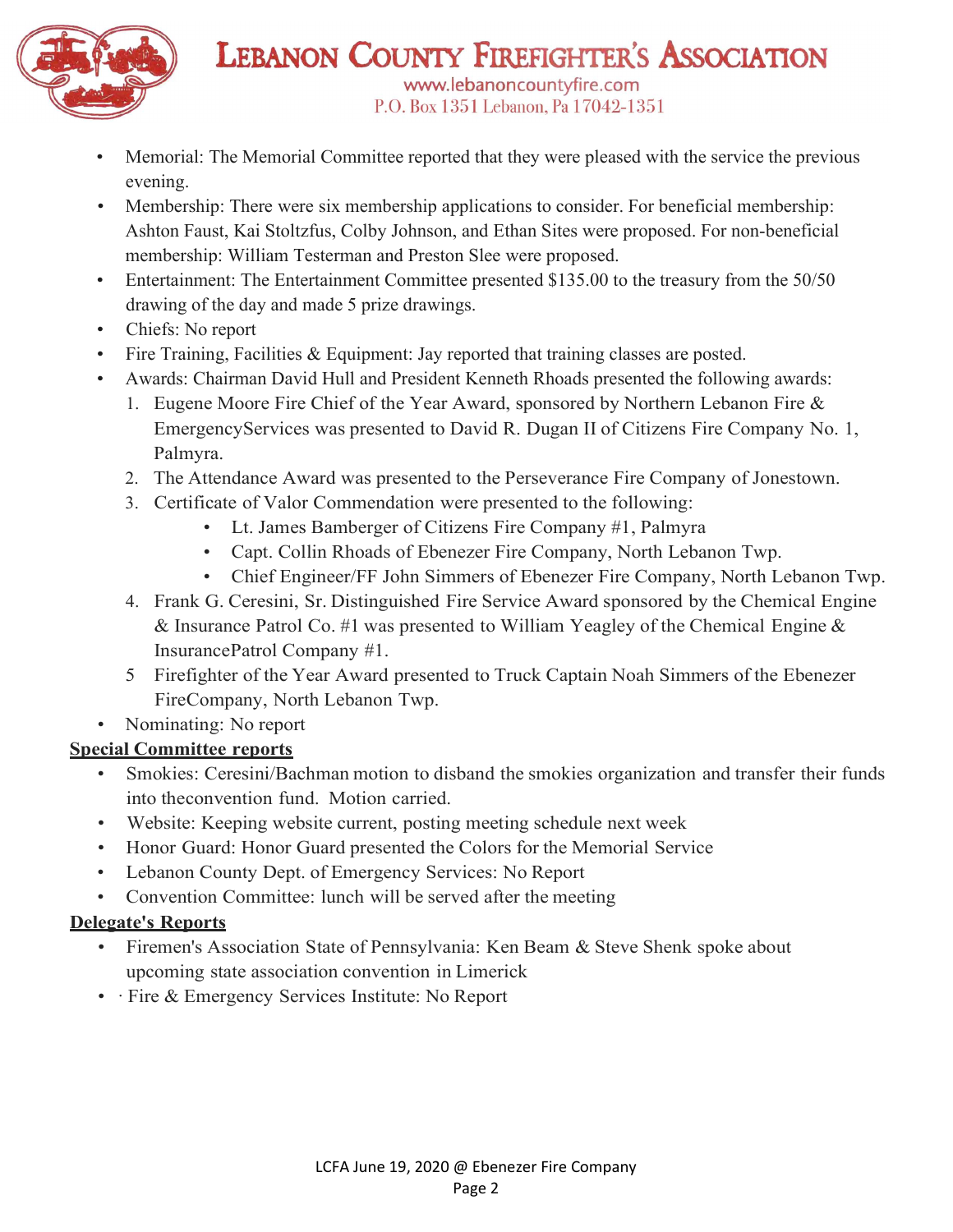

**LEBANON COUNTY FIREFIGHTER'S ASSOCIATION** www.lebanoncountyfire.com P.O. Box 1351 Lebanon, Pa 17042-1351

## Unfinished Business

Franklin County fire instructor Jay Sharp presided over the Installation of Officers for the 2021/2022 term. They are as follows:

| President                               | William Kale       | Union Steam Fire Company, Lebanon    |
|-----------------------------------------|--------------------|--------------------------------------|
| 1st Vice President                      | Lee Spencer        | <b>Ebenezer Fire Company</b>         |
| 2nd Vice President                      | Vacant             |                                      |
| Recording Secretary                     | Barry L. Batz      | Perseverance Fire Company, Jonestown |
| <b>Assistant Recording</b><br>Secretary | Vacant             |                                      |
| <b>Financial Secretary</b>              | Randy Simmon       | Neptune Fire Company, Richland       |
| <b>Assistant Financial Secretary</b>    | Arthur Wealand     | Newmanstown Vol. Fire Company        |
| Treasurer                               | Larry Helmuth      | Chemical Fire Company, Lebanon       |
| <b>Assistant Treasurer</b>              | Vacant             |                                      |
| Chaplain                                | Pastor Chris Light | <b>Ebenezer Fire Company</b>         |
| Assistant Chaplain                      | Matthew Zechman    | Cleona Fire Company                  |
| Trustee, 5 yr. term (NW)                | Ronald Miller      | <b>Ebenezer Fire Company</b>         |
| 2nd Vice President                      | Vacant             |                                      |
| Recording Secretary                     | Barry L. Batz      | Perseverance Fire Company, Jonestown |
| <b>Assistant Recording</b><br>Secretary | Vacant             |                                      |
| <b>Financial Secretary</b>              | Randy Simmon       | Neptune Fire Company, Richland       |
| <b>Assistant Financial Secretary</b>    | Arthur Wealand     | Newmanstown Vol. Fire Company        |
| Treasurer                               | Larry Helmuth      | Chemical Fire Company, Lebanon       |
| <b>Assistant Treasurer</b>              | Vacant             |                                      |
| Chaplain                                | Pastor Chris Light | <b>Ebenezer Fire Company</b>         |
| Assistant Chaplain                      | Matthew Zechman    | Cleona Fire Company                  |
| Trustee, 5 yr. term (NW)                | Ronald Miller      | <b>Ebenezer Fire Company</b>         |

Ebenezer Fire Chief Leonard introduced speaker Jay Sharp, Franklin County fire instructor who spoke on members of the fire service setting the example, mentorship, and leadership.

### **New Business**

Newly installed President Bill Kale's first order was to present Jay Rhoads with his Past President's pin. Moved by Arthur Wealand seconded by Jason Weikel to accept 6 new applicants into membership. Motion approved.

On a motion by Larry Helmuth/Randy Lebo to close the Wagner MM account into the Wagner investment account. Motion carried.

On a motion by Carl Bachman/Dave Hull to accept Cornwall Community Fire Company verbal request to host the 2023 convention on provision we receive an official request letter. Motion carried.

Moved by Larry Helmuth seconded by William Yeagley to provide Jay Rhoads a \$250 gift in appreciation for his untiring work at the fire training center. Motion carried.